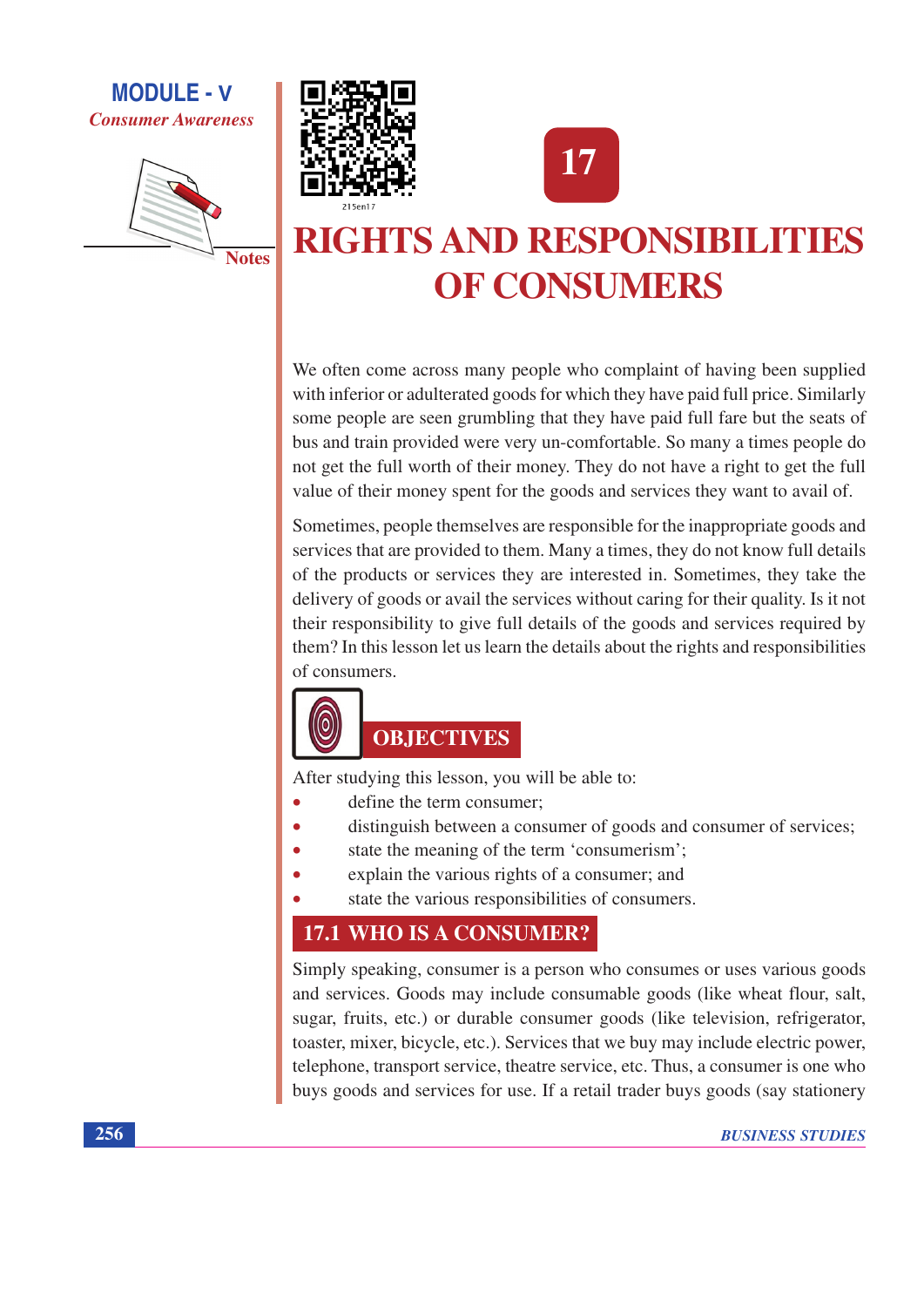items) from a wholesaler, he is not a consumer but a trader because he buys goods for resale.

Is the buyer, who is a consumer, only expected to use the goods? Not always. If you buy an exercise book for writing in it yourself, you are the buyer as well as user. Suppose your father buys food items, they are often meant for consumption by all members of the family. Or, when he buys detergent powder, it may be used by members of the family and any person who may be engaged in washing. So, a consumer buys goods which may be used by members of the family or someone else on behalf of the buyer.

Consumer is a person who buys goods or services to be used or consumed by himself/herself or by someone else on behalf of the buyer. Goods may include consumable items or durable consumer goods.

While services paid for may be transport, electricity, film-shows and the like. A 'consumer' may also be defined as "Anybody who chooses goods and services, spends money to obtain them and uses them to satisfy his/her needs".

Let us see what is the difference in position of a consumer of goods and that of a consumer of services. Services that we buy for our benefit may include transport service, like when we hire a taxi or auto-rickshaw, travel in a public bus or undertake rail journey to visit any place. If you have your own bicycle or scooter or motor-cycle, it may need repairs and you take it to a repairing shop. You pay for the service of the person who does the repair job. You are then a consumer of the service. Electricity or telephones that we use everyday either at home or at our work place are also services that we consume for which payment is made. A film-show seen for entertainment at cinema houses is also an example of service.

The main difference between goods and services consumed is that quality of goods can be physically verified before buying but the reliability and regularity of services cannot be verified before hand. For example, while buying a television you can have a demonstration of its functioning, picture quality, sound, etc. but you cannot verify whether the voltage of electricity supplied will be stable all the time. You can taste a sample of food item and then buy it or see whether fruits are over-ripe before buying. But you cannot verify whether a scooter or taxi driver will be cautious enough to avoid accidents or whether the clarity of sound and picture of a movie will be maintained throughout the show.

Besides, goods we buy can be consumed instantly or over a period of time. We can store cereals for a week or month, and a refrigerator can be used for several

### **BUSINESS STUDIES**

### **MODULE - V Consumer Awareness**

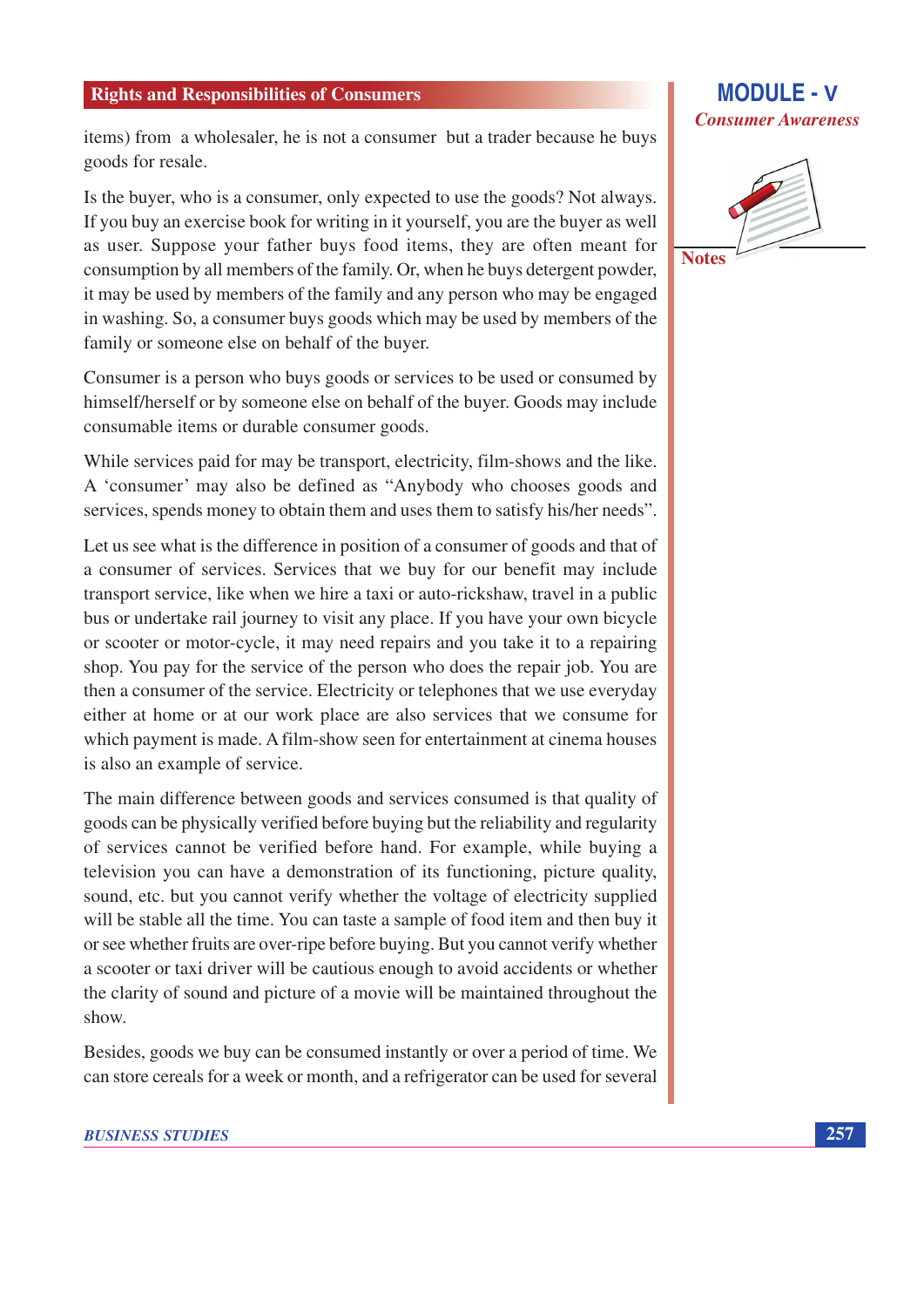



**Notes** 

**Rights and Responsibilities of Consumers** 

years with necessary repairs from time to time. But we cannot do so with (say) transport services or repairs, electric supply or telephone service or a film show.



**INTEXT QUESTIONS 17.1** 

Answer the following questions using the words 'yes' or 'no'

- $\mathbf{i}$ . One who buys goods may or may not be a consumer. Is it so?
- Is it correct to say that anyone who consumes food must be its buyer? ii.
- $iii$ Can a shopkeeper be regarded as a consumer if he buys a readymade shirt for his own use?
- I have paid membership fee to a public library and use it for reading iv. books and journals. Am I a consumer of services?
- Your friend bought a story book and having read it, sold it to a bookseller V. selling second hand books at a lower price. Is your friend a consumer?

# **17.2 MEANING OF CONSUMERISM**

As a consumer, you must be using goods and services from time to time. You may be having the experience of being exploited by some or the other suppliers. Sometimes they over-charge or supply inferior quality of goods and services. It is difficult to stop such exploitation by any consumer single handedly. The intensity of such exploitation may be restricted if consumers become alert and collectively take a stand against such malpractices. Self-effort on the part of consumers for safe-guarding themselves is known as "consumerism".

Consumerism refers to a movement by consumers to ensure fair and honest (ethical) practices on the part of manufacturers, traders, dealers and services providers in relation to consumers. The movement may be regarded an attempt by individual consumer activists and consumer associations for creating consumer awareness about the malpractices in the market and finding ways and means to protect their interests.

This movement will be successful if consumers are aware of their rights and responsibilities while using goods and services. Let us learn about the various rights and responsibilities of consumers.

### **Consumer Protection Act, 1986**

Consumer Protection Act provides for consumer protection more comprehensively than any other law. Consumers can seek legal remedy for a wide range of unfair practices not only with respect to goods but also for deficiency in services like banking, insurance, financing, transport, telephone, supply of electricity or other energy, housing, boarding & lodging, entertainment,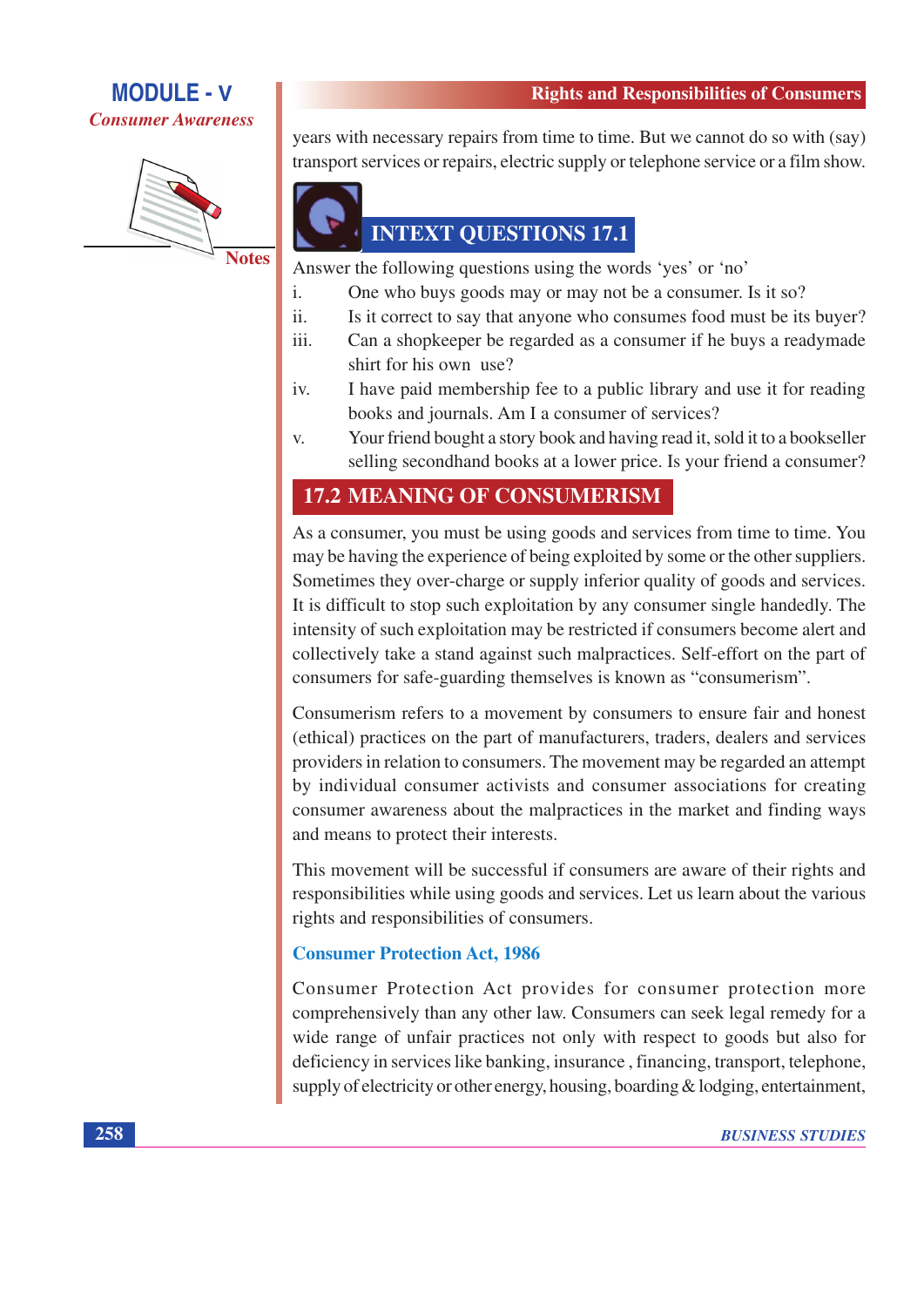amusement, etc. This Act also includes provision for the establishment of consumer protection councils at the centre and the state. For the settlement of consumer disputes, the act has provided for a semi-judicial system. It consists of District Forum, State Commission and National Commission for redressal of consumer disputes. These may be regarded as consumer courts.

### **17.3 RIGHTS OF CONSUMERS**

You know that today consumers face various problems on account of competition in the market, misleading advertisements, availability of inferior quality of goods and services, etc. Hence protection of consumers' interest has become a matter of serious concern for the Government as well as public bodies. It is to safeguard the interest of consumers that Government has recognized certain rights of consumers. In other words, if consumers are to protect themselves from being exploited or cheated, they have to be given certain rights so that they are in a position to ensure that sellers of goods and service providers are more careful in dealing with them. For example, one of the rights of consumers is the right to choose. If you are aware of this right, you may ask for different varieties of the same product to be shown to you by the shopkeeper so that you can choose what you like. Sometimes, shopkeepers try to sell a particular brand of product on which they get higher commission on sale. It may not be of the good quality, or it may be available at a relatively lower price. This practice can be prevented if you exercise your right to choose the product and visit other shops if one shop does not have a large variety of the product.

Let us now discuss the various rights of consumers that are provided in the Consumer Protection Act 1986:

**Right to safety:** Consumers have a right to be protected against  $(i)$ marketing of goods which are injurious to health and life. As a consumer

if you are conscious of this right, you can take precautions to prevent the injury or if injury is caused in spite of precaution, you have a right to complain against the dealer and even claim compensation. For example, if you buy any medicine, the pharmacy selling it can be held responsible if the medicine proves harmful because it was substandard. Again if gas



cylinder is used for cooking, you have to check that it does not leak when it is supplied to you. If it starts leaking afterwards, the supplier will be liable to pay compensation if the leakage of gas leads to fire and causes injury or death to anyone.





259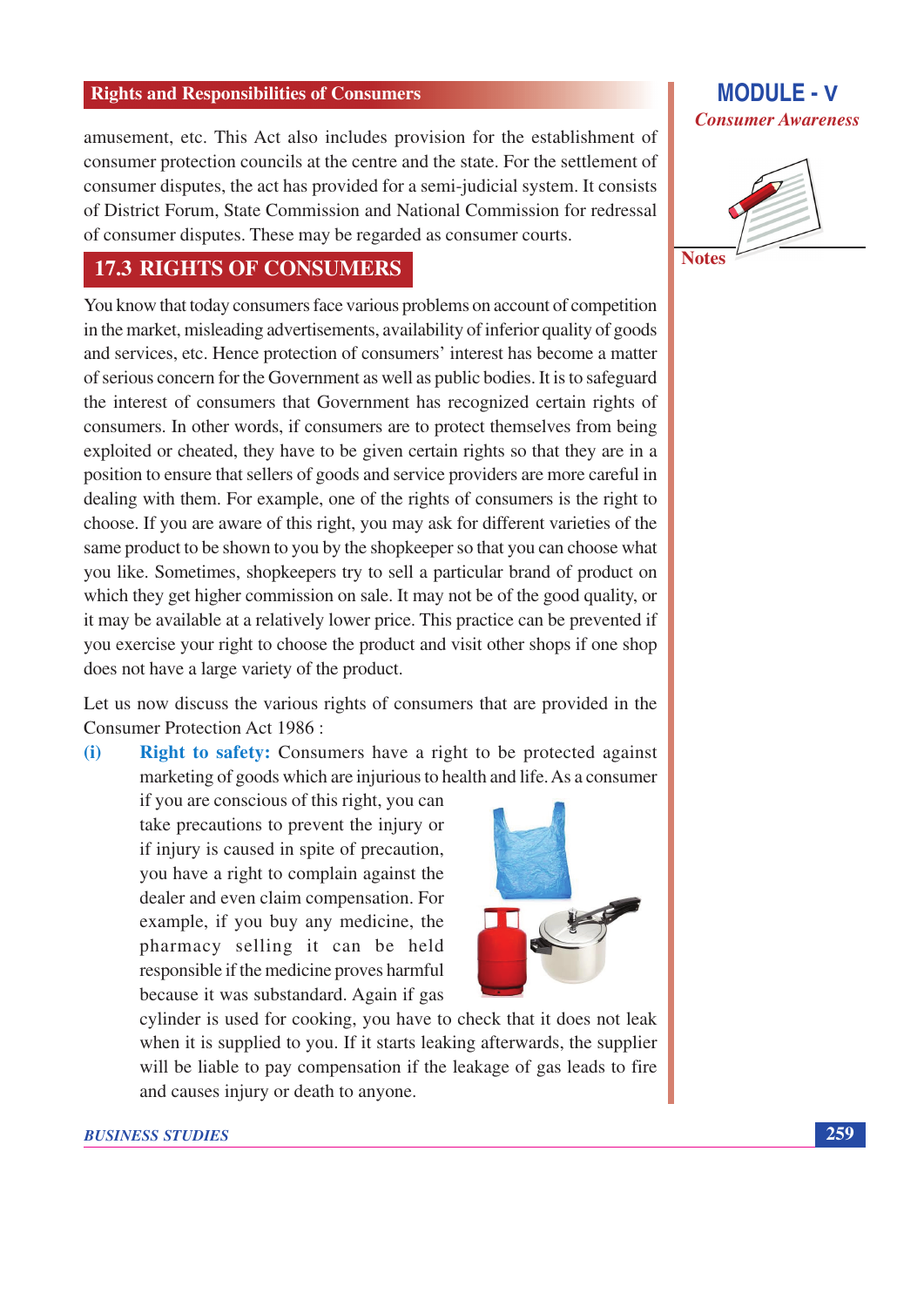**MODULE - V Consumer Awareness** 



- $(ii)$ **Right to be informed:** Consumers also have the right to be informed about the quantity, quality, purity, standard or grade and price of the goods available so that they can make proper choice before buying any product or service. Also, wherever necessary, the consumer must be informed about the safety precautions to be taken while using the product to avoid loss or injury. Taking the example of gas cylinder again, the supplier must inform the user to stop the flow of gas with the help of the regulator when it is not in use.
- **Right to choose:** Every consumer has the right to choose the goods  $(iii)$ needed from a wide variety of similar goods. Very often dealers and traders try to use pressure tactics to sell goods of inferior quality. Sometimes, consumers are also carried away by advertisements on the TV. These possibilities can be avoided if consumers are conscious of this right.

 $(iv)$ Right to be heard: This right has three interpretations. Broadly

speaking, this right means that consumers have a right to be consulted by Government and public bodies when decisions and policies are made affecting consumer interests. Also, consumers have a right to be heard by manufactures, dealers and advertisers about their opinion on production and marketing decisions. Thirdly, consumers have the



right to be heard in legal proceedings in law courts dealing with consumer complaints.

- **Right to seek redressal:** If and when any consumer has a complaint or  $(v)$ grievance due to unfair trade practices like charging higher price, selling of inferior quality or unsafe products, lack of regularity in supply of services etc. or if he has suffered loss or injury due to defective or adulterated products, he has the right to seek remedies. He has a right to get the defective goods replaced or money refunded by the seller or dealer. He also has the right to seek legal remedies in the appropriate courts of law. Through this right the consumers are assured that their complaints will receive due attention. This right also provides for due compensation to consumers if they have suffered a loss or are put to inconvenience due to the fault of the supplier or manufacturer.
- **Right to consumer education:** To prevent market malpractices and  $(vi)$ exploitation of consumers, consumer awareness and education are essentially required. For this purpose, consumer associations, educational institutions and Government policy makers are expected to enable consumers to be informed and educated about (a) the relevant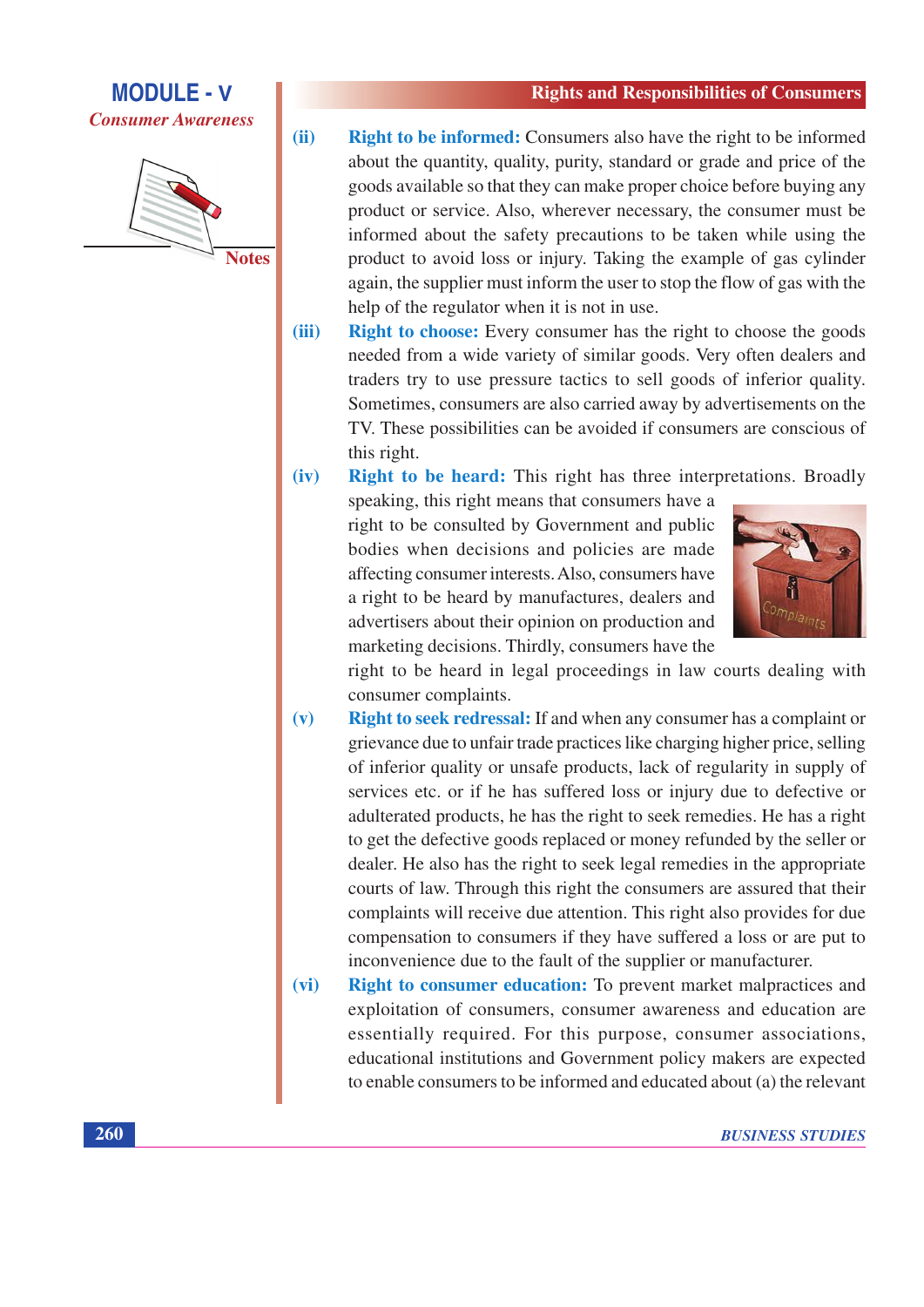laws which are aimed at preventing unfair trade practice; (b) the ways in which dishonest traders and producers may try to manipulate market practices to deceive consumers; (c) how consumers can protect their own interest; and (d) the procedure to be adopted by consumers while making complaints.



Steps have already been taken by many consumer organisation to educate consumers through pamphlets, journals and posters. TV programmes have also come to play an effective role in this connection.



Match the phrases under column A and B  $\mathbf{I}$ .

#### **Column A**

- (i) Right to be heard
- (ii) Right to safety
- (iii) Right to consumer education
- (iv) Right to seek redressal
- (v) Right to choose

### **Column B**

- a) Seek legal remedy in court of law
- b) Consultation with consumers regarding policy decision
- c) Select the best quality item
- d) Protection against marketing of hazardous goods
- e) Information about relevant laws of consumer protection
- $\Pi$ . State which of the following statements are true and which are false.
	- There is no need for businessmen to inform their customers  $\mathbf{i}$ about the quality of products because they can judge the quality themselves.
	- $\ddot{11})$ Service providers are not responsible for allowing customers to seek remedies for poor quality of services supplied.
	- Right to be heard will enable consumers to ensure due  $iii)$ consideration of their interest at the appropriate forum.
	- The right to be heard can effectively be exercised if the  $iv)$ consumers are unorganized.
	- The consumer has the right to choose goods of his own choice  $V)$ and the business should give full freedom to consumers to choose.

#### **BUSINESS STUDIES**

### **MODULE - V Consumer Awareness**

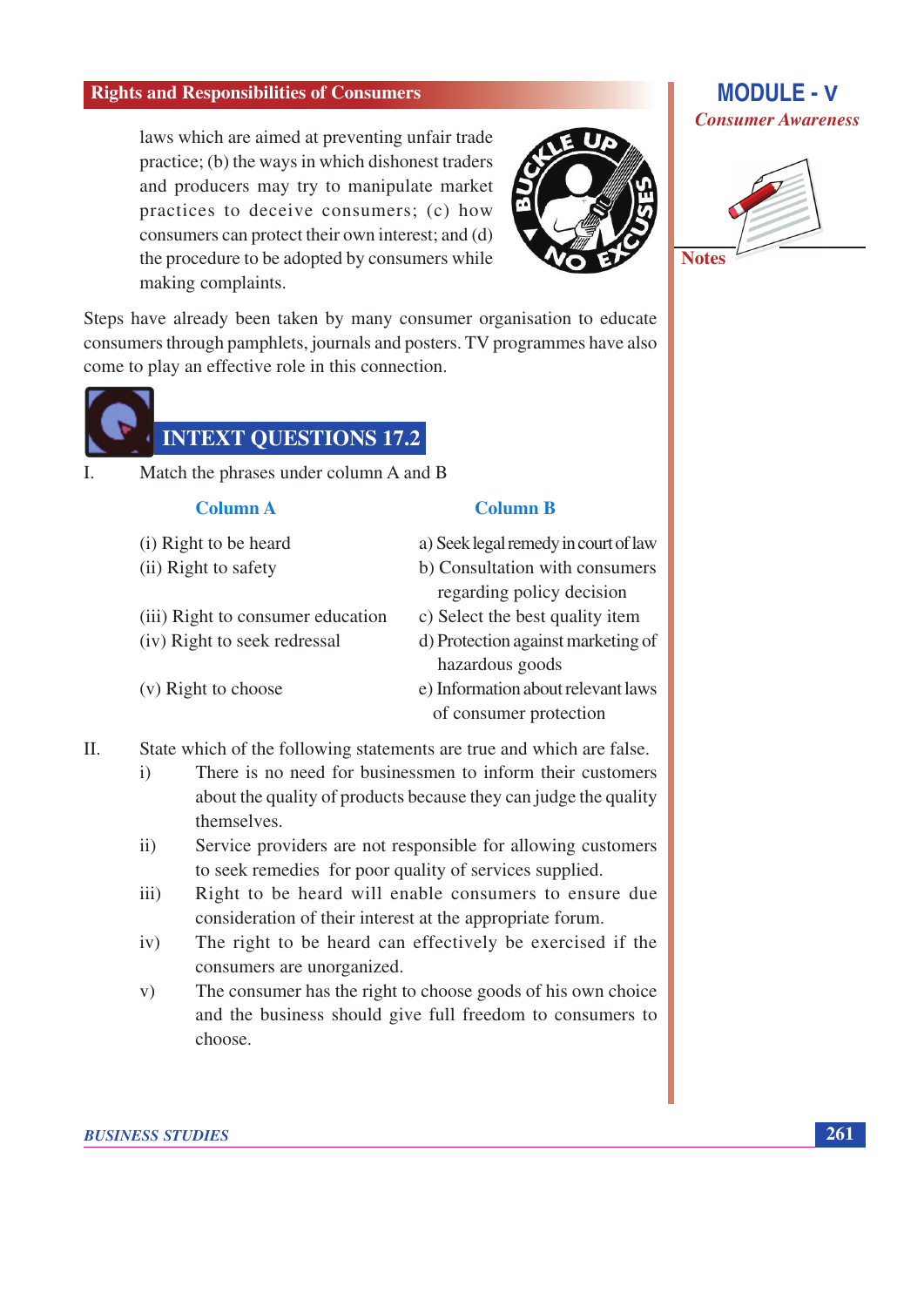





### **17.4 RESPONSIBILITIES OF CONSUMERS**

There is a well known saying that 'there cannot be rights without responsibilities'. Having examined the consumer rights and the purpose served by them, it is necessary to consider whether consumers should also be responsible enough to be entitled to exercise their rights. For instance, to be able to exercise their right to be heard, consumers should avail of the opportunities to know and keep informed about consumer problems. To exercise their right to seek redressal of complaints, consumers must take all precautions to choose the right goods at the right price and learn how to use the products to prevent injury or loss. Specifically, the responsibilities of consumers may include the followings:

- **Responsibility of self-help** It is always desirable that a consumer should  $(i)$ not depend on the seller for information and choice as far as possible. As a consumer, you are expected to act in a responsible manner to protect yourself from being deceived. An informed consumer can always take care of his/her interest more than anyone else. Also, it is always better to be forewarned and forearmed rather than getting remedies after suffering a loss or injury.
- **Proof of Transactions:** The second responsibility of every consumer  $(ii)$ is that the proof of purchase and documents relating to purchase of durable goods should be invariably obtained and preserved. For example, it is important to get a cash memo on purchase of goods You should remember that in case you have to make any complaint about defects in goods, the proof of purchase will enable you to establish your claim for repair or replacement of the goods. Similarly, durable consumer goods like TV, refrigerator, etc. carry warranty /guarantee cards issued by the dealers. The cards entitle you to get the service for repairs and replacement of parts, free of cost during a certain period after purchase.
- **Proper claim:** Another responsibility that consumers are expected to (iii) bear in mind is that while making complaints and claiming compensation for loss or injury, they should not make unreasonably higher claims. Very often, consumers have to exercise their right to seek redressal in a court. There have been cases in which consumers claimed huge compensation for no apparent reason. This is regarded as an irresponsible act which should be avoided.
- **Proper use of Product/services:** Some consumers, especially during  $(iv)$ the guarantee period, make rough use of the product, thinking that it will be replaced during the guarantee period. This is not fair on their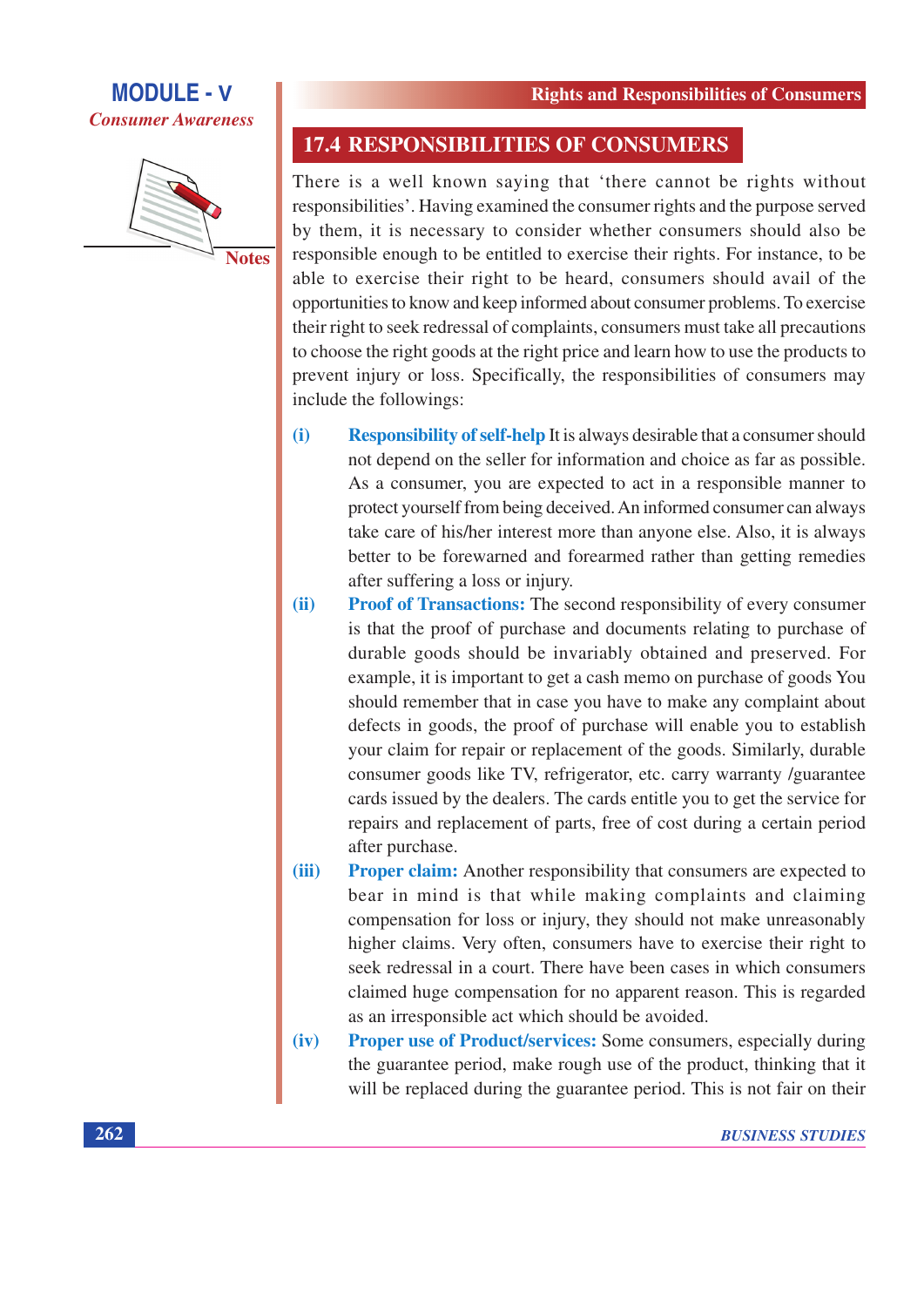part. They should always use the products properly. Besides the above responsibilities, consumers should be conscious of some other responsibilities. They should stick to the agreement made with manufacturers, traders and service providers. They should make timely payment in case of credit purchases. They should not tamper with the media of services, like electric and water meters, bus and train seats, etc. They should remember that they can exercise their rights only when they are willing to fulfill their responsibilities.



# **INTEXT QUESTIONS 17.3**

- Which of the following statements are right and which are wrong?  $\mathbf{I}$ 
	- A responsible consumer is one who tries to protect his interest  $(i)$ on his own.
	- A consumer should never depend on the seller for information  $(ii)$ regarding the quality of a product.
	- If I have purchased any product after due precaution, I cannot  $(iii)$ exercise my right to seek redressal.
	- There is no need to use product carefully during the guarantee  $(iv)$ period.
	- If as a consumer, I have suffered physical injury due to a  $(v)$ defective electric heater and spent Rs. 5,000 on medical treatment, I should be entitled to claim compensation for Rs. 50,000.

#### $\Pi$ . **Multiple Choice Ouestions**

|            |            | In which year consumer Protection Act was enforced? |            |
|------------|------------|-----------------------------------------------------|------------|
| $(a)$ 1972 | (b) $1982$ | (c) $1986$                                          | (d) $1995$ |

- $ii.$ How many rights of consumers are provided under the Consumer Protections Act 1986.
	- $(a) 6$  $(b) 8$  $(d)4$  $(c) 7$
- Responsibility of Consumer includes  $iii.$ (a) Proper use of Product/Service (b) Right to Education
	- (c) Must fight for its rights
	- (d) Should always visit consumers courts
- iv. Consumerism refers to movement by
	- (a) Government (b) Society
	- (c) Producers (d) Consumers

#### **BUSINESS STUDIES**

### **MODULE - V Consumer Awareness**



263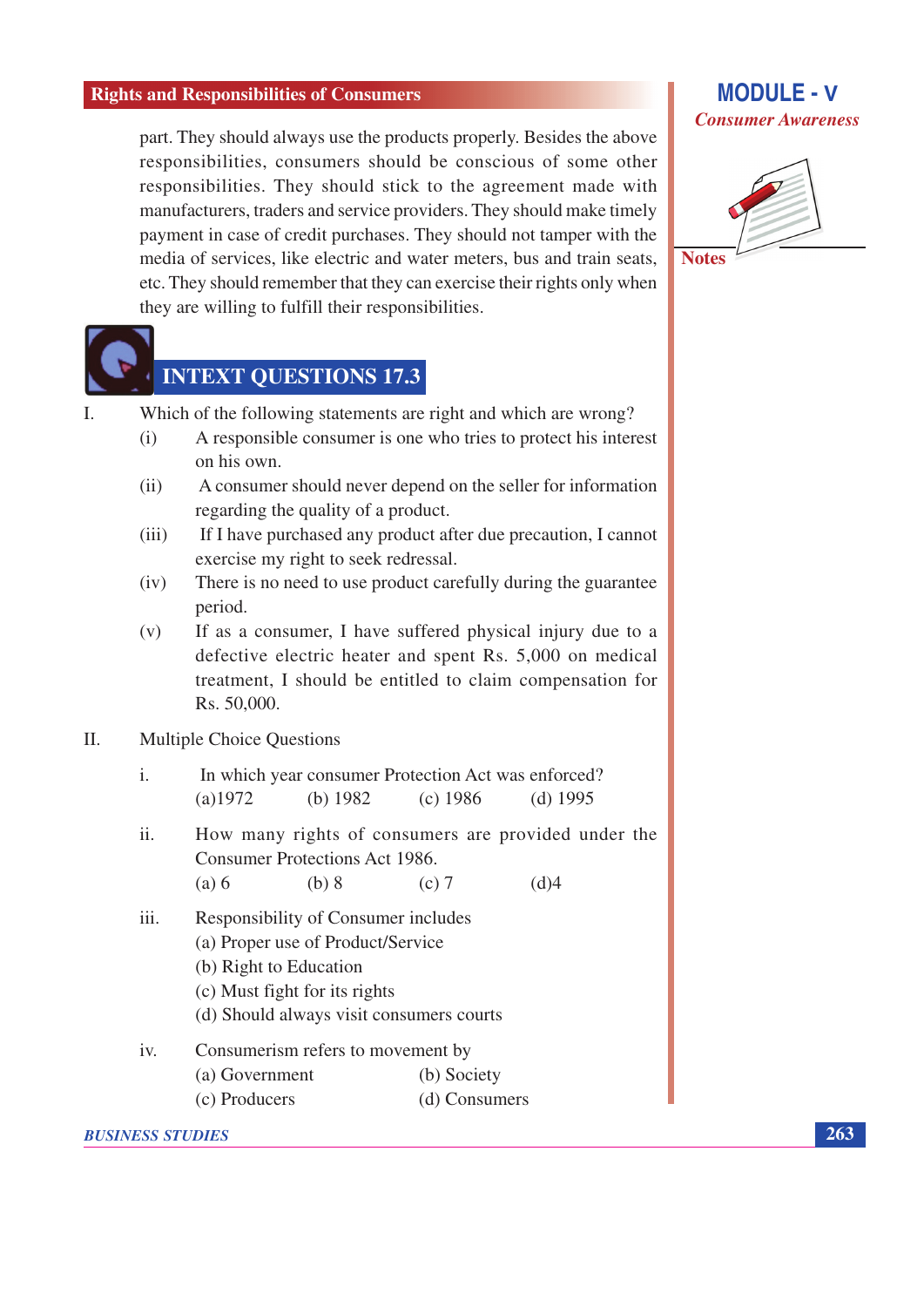



- **Rights and Responsibilities of Consumers**
- Which right provides due compassion to consumers?  $V_{\star}$ 
	- (b) Right to seek redressal
	- (a) Right to be informed (c) Right to be heard
- (d) Right to choose
- 

# **WHAT YOU HAVE LEARNT**

- Consumer is a person who buys goods or services to be used or consumed by himself/herself or by someone else on behalf of the buyer. Goods may include both consumable items and durable consumer goods, while services paid for may include transport, electricity, film shows and the like.
- Consumerism refers to a movement by consumers so as to ensure fair and honest (ethical) practices on the part of manufacturers, traders, dealers and service providers in relation to consumers.
- Rights of the consumers are (i) Right to safety (ii) Right to be informed (iii) Right to choose (iv) Right to be heard (v) Right to seek redressal (vi) Right to consumer education.
- Responsibilities of the consumers are (i) Responsibility of self-help (ii) Proof of transaction (iii) Proper claim (iv) Proper use of product/ services.

# **TERMINAL EXERCISE**

- Define a consumer.  $1<sub>1</sub>$
- $\overline{2}$ . Distinguish between a consumer of goods and consumer of service.
- $3.$ Describe the concept of consumerism.
- $\overline{4}$ . As a part of their right to consumer education, what should consumers expect to be educated about ?
- 5. Explain the various rights of consumers.
- Who is a consumer? What are the responsibilities of a consumer? 6.
- 7. What are the documents a consumer should preserve after buying durable goods?

# $\bigcap$

|  |           | ANSWER TO INTEXT QUESTIONS                                 |            |  |
|--|-----------|------------------------------------------------------------|------------|--|
|  |           | <b>17.1</b> (i) Yes, (ii) No, (iii) Yes, (iv) Yes, (v) Yes |            |  |
|  |           | <b>17.2</b> I. (i) b, (ii) d,                              | $(iii)$ e, |  |
|  | $(iv)$ a, | $(V)$ C                                                    |            |  |